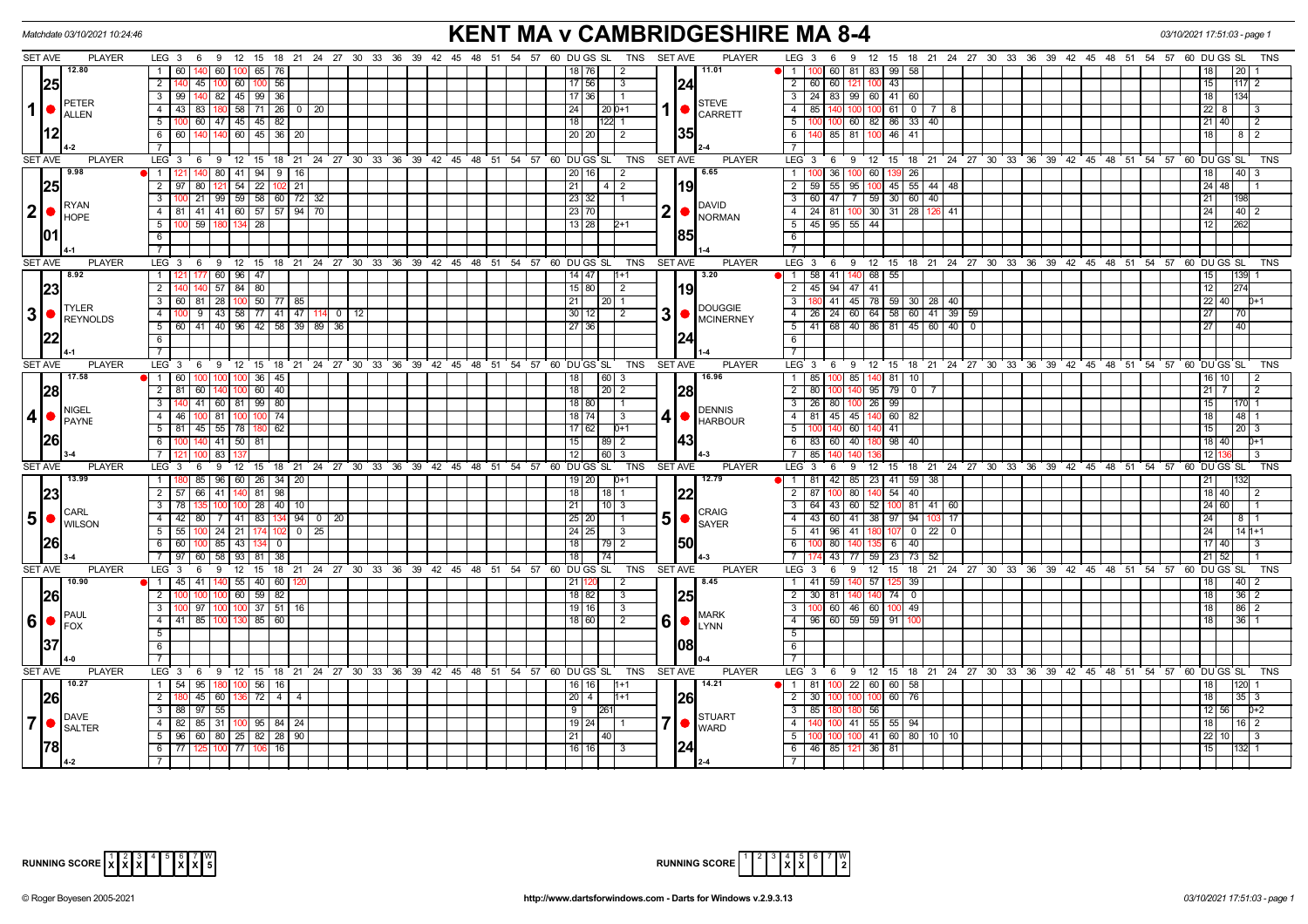| <b>KENT MA v CAMBRIDGESHIRE MA 8-4</b><br>Matchdate 03/10/2021 10:24:46<br>03/10/2021 17:51:13 - page 2 |                                             |                                                                                                         |                                                                                                    |                                                                                                                          |                                      |  |  |  |
|---------------------------------------------------------------------------------------------------------|---------------------------------------------|---------------------------------------------------------------------------------------------------------|----------------------------------------------------------------------------------------------------|--------------------------------------------------------------------------------------------------------------------------|--------------------------------------|--|--|--|
| <b>SET AVE</b>                                                                                          | <b>PLAYER</b>                               | $LEG$ 3 6<br>18  21  24  27  30  33  36  39  42  45  48  51  54  57  60  DU GS  SL<br>- 9<br>12<br>15   | <b>SET AVE</b><br><b>PLAYER</b><br><b>TNS</b>                                                      | LEG <sub>3</sub><br>18 21 24 27 30 33 36 39 42 45 48 51 54 57 60 DU GS SL<br>12<br>15<br>6<br>-9                         | <b>TNS</b>                           |  |  |  |
|                                                                                                         | 10.61                                       | 58<br>98<br>92  <br>16<br>97                                                                            | 9.80<br>17   16                                                                                    | 30<br>55 45<br>81<br>40                                                                                                  | 250<br>15                            |  |  |  |
| 23                                                                                                      |                                             | 58   60   20<br>57<br>2<br>44<br>96<br>45<br>121                                                        | $22$ 20<br><b>119</b>                                                                              | 60<br>45<br>60<br>58<br>34<br>81                                                                                         | 24<br>16                             |  |  |  |
|                                                                                                         | PAUL<br>REID<br>100                         | 85   97   36   0   15   0<br>42<br>3<br>41 I                                                            | 27<br>$15D+1$                                                                                      | $44$ 16 4<br>60<br>-54<br>41<br>97<br>45                                                                                 | $\vert 26 \vert 4$                   |  |  |  |
| 8                                                                                                       |                                             | 14 <br>43<br>$\sqrt{18}$<br>79 I<br>74<br>28<br>60                                                      | <b>RICHARD</b><br>$80$ $\text{F}_{\text{GERMAN}}$<br>30<br>$4 \mid 1$                              | 88<br>18<br>41<br>45<br>45<br>$0 1 0 1$<br>58 I<br>- 6                                                                   | $31$ 6<br>2                          |  |  |  |
|                                                                                                         |                                             | $92$ $\overline{77}$ 36 52 40 55 78<br>5                                                                | 21<br>71                                                                                           | 93   45   20<br>$5 \mid 98$<br>45                                                                                        | 21 20 <br>$\overline{2}$             |  |  |  |
|                                                                                                         |                                             | 60<br>6<br>81                                                                                           | 15 60 <br>-3                                                                                       | 85<br>45 30<br>22<br>6                                                                                                   | 15<br>121911                         |  |  |  |
|                                                                                                         |                                             | 140 41 86 96<br>45   93                                                                                 | 17   96                                                                                            | 15<br>85 85                                                                                                              | 15 <br>$1116$ 2                      |  |  |  |
| <b>SET AVE</b>                                                                                          | <b>PLAYER</b>                               | LEG <sub>3</sub><br>12<br>18<br>- 6<br>15                                                               | 21 24 27 30 33 36 39 42 45 48 51 54 57 60 DUGS SL<br><b>TNS</b><br><b>SET AVE</b><br><b>PLAYER</b> | 24 27 30 33 36 39 42 45 48 51 54 57 60 DUGS SL<br>LEG <sub>3</sub><br>12<br>15<br>18 21<br>$\mathbf{Q}$<br>-6            | <b>TNS</b>                           |  |  |  |
|                                                                                                         | 3.40                                        | 58<br>44 34 80<br>85                                                                                    | 21 80 <br>5.20                                                                                     | 66<br>55<br>85 57 38<br>$\bullet$ 1 1<br>60                                                                              | 40 <br>21                            |  |  |  |
| 21                                                                                                      |                                             | 40 85 56 40<br>44<br>95<br>43<br>98                                                                     | 23 40<br><b>120</b>                                                                                | 60<br>60<br>$26 \ 60$<br>$27 \ 60$                                                                                       | 21<br>108                            |  |  |  |
|                                                                                                         | <b>TERRY</b>                                | $\sqrt{25}$ 58<br>140 77<br>60<br>60 I 81<br>3                                                          | 21 60                                                                                              | 60<br>45 81<br>$\overline{34}$<br>45                                                                                     | 16 2<br>21                           |  |  |  |
| 9                                                                                                       | <b>DUNFORD</b>                              | 55   78   81   85   82   28   52   30   6<br>$\overline{a}$<br>$\overline{4}$                           | <b>JOHN</b><br>9<br>$30\overline{)4}$<br><b>O</b> GOWLER                                           | 60 53 41 20 30<br>21<br>85<br>100 81                                                                                     | 10 <br>27                            |  |  |  |
|                                                                                                         |                                             | 5                                                                                                       |                                                                                                    | 5                                                                                                                        |                                      |  |  |  |
| 109                                                                                                     |                                             | 6                                                                                                       | 133                                                                                                | 6                                                                                                                        |                                      |  |  |  |
|                                                                                                         |                                             | $\overline{7}$                                                                                          |                                                                                                    |                                                                                                                          |                                      |  |  |  |
| <b>SET AVE</b>                                                                                          | <b>PLAYER</b>                               | LEG <sup>3</sup><br>12<br>18 21 24 27 30 33 36 39 42 45 48 51 54 57 60 DUGS SL<br>9<br>15<br>- 6        | TNS<br><b>SET AVE</b><br><b>PLAYER</b>                                                             | LEG <sub>3</sub><br>15 18 21 24 27 30 33 36 39 42 45 48 51 54 57 60 DUGS SL<br>9<br>$^{\circ}$ 12<br>6                   | <b>TNS</b>                           |  |  |  |
|                                                                                                         | 7.37                                        | 83<br>60<br>$\overline{24}$<br>$35 \mid 95 \mid 27 \mid 8$<br>$\overline{1}$                            | 8.56<br> 32 <br>24                                                                                 | 49<br>140<br>$36$ 20<br>60<br>66                                                                                         | $24$ 20<br>2                         |  |  |  |
| 20                                                                                                      |                                             | $99$ 56 20<br>$\overline{2}$<br>45<br>41                                                                | 21 <br>$19$   20<br>2                                                                              | 43<br>11<br>96<br>76<br>43                                                                                               | 21<br>$32$   2                       |  |  |  |
|                                                                                                         |                                             | 26   60  <br>$145$ 45<br>85<br>41                                                                       | 24<br> 58 <br>SEAN                                                                                 | 45<br>55<br>85<br>43<br>59<br>40 74                                                                                      | $24$ 74                              |  |  |  |
|                                                                                                         | 10 CUNLIFFE                                 | 85 123 50 42<br>83 60<br>$\overline{a}$                                                                 | $10$ $\bullet$ $\stackrel{\text{SEMN}}{\text{RICH}}$<br>$\sqrt{58}$ 1<br>18                        | 60<br>81<br>60<br> 73 <br>$\overline{2}$<br>100<br>4 I<br>125                                                            | $19$   2<br>$\overline{2}$           |  |  |  |
|                                                                                                         |                                             | 60<br>$145$ 60 137 34 0 0<br>60   85  <br>5                                                             | $\boxed{20}$ 1<br>27                                                                               | 41 85 26 43 55 45 20<br>85                                                                                               | 25 20                                |  |  |  |
| 187                                                                                                     |                                             | 6                                                                                                       | <b>188</b>                                                                                         | 6                                                                                                                        |                                      |  |  |  |
|                                                                                                         |                                             |                                                                                                         |                                                                                                    |                                                                                                                          |                                      |  |  |  |
| <b>SET AVE</b>                                                                                          | <b>PLAYER</b>                               | LEG <sub>3</sub><br>12<br>15<br>18<br>- 6<br>9                                                          | 21 24 27 30 33 36 39 42 45 48 51 54 57 60 DUGS SL<br><b>TNS</b><br><b>SET AVE</b><br><b>PLAYER</b> | 24 27 30 33 36 39 42 45 48 51 54 57 60 DUGS SL<br>LEG <sub>3</sub><br>18 21<br>-9<br>12<br>15<br>6                       | <b>TNS</b>                           |  |  |  |
|                                                                                                         | 8.41                                        | 58<br>26 26 60<br>40 l<br>46<br>41                                                                      | 204<br>10.60<br>21                                                                                 | 20<br>26<br>100 98<br>60<br>45<br>12                                                                                     | 22<br>12<br>2                        |  |  |  |
| 20                                                                                                      |                                             | 26<br>  97   47   32   87<br>96                                                                         | 21 <br>116<br>21                                                                                   | 60 26<br>85<br>$34 \overline{56}$<br>2 <sup>1</sup><br>60                                                                | 21 56<br>$D+1$                       |  |  |  |
|                                                                                                         | <b>KEITH</b>                                | 55<br>$83 \mid 45 \mid 23$<br>57 64                                                                     | 21<br><b>SIMON</b>                                                                                 | 44<br>59 36 32<br>60<br>83 87                                                                                            | 23<br>32                             |  |  |  |
| 11                                                                                                      | <b>MONTGOMERY</b>                           | 28 66 80 14 40<br>28<br>45<br>$\overline{4}$                                                            | 25 40 <br>2<br>$\bullet$<br>Ihill                                                                  | 65<br>60 I<br>28<br>4 I<br>$\overline{2}$                                                                                | 24<br>$2 \mid 3$                     |  |  |  |
|                                                                                                         |                                             | 100 100 97 11 43 40<br>5 <sup>1</sup><br>84 26                                                          | $22$   40  <br>$\overline{2}$                                                                      | 45<br>  60   66   41   59   83   40   43                                                                                 | 24<br>64                             |  |  |  |
| <b>155</b>                                                                                              |                                             | 6<br>62<br> 45 <br>140 77<br>20<br>-36 I                                                                | 1941<br>21 I<br> 20 2                                                                              | $-58$<br>$45 \mid 55$<br>83<br>60<br>6<br>100                                                                            | 20 60 <br>-2                         |  |  |  |
|                                                                                                         |                                             |                                                                                                         |                                                                                                    |                                                                                                                          |                                      |  |  |  |
| <b>SET AVE</b>                                                                                          | <b>PLAYER</b>                               | LEG <sub>3</sub><br>24 27<br>$30 \quad 33$<br>36<br>$\frac{1}{39}$ 42 45<br>12<br>15<br>18<br>21<br>- 6 | $^{\circ}$ 48<br>51 54 57<br>60 DU GS SL<br><b>TNS</b><br><b>SET AVE</b><br><b>PLAYER</b>          | LEG <sub>3</sub><br>24 27 30 33 36 39<br>$42 \quad 45 \quad 48$<br>51<br>12<br>15<br>18<br>$^{\circ}$ 21<br>$\mathbf{Q}$ | 54<br>57<br>60 DUGS SL<br><b>TNS</b> |  |  |  |
|                                                                                                         | 12.17<br><b>26</b><br><b>KEVIN</b><br>SMITH | 48 I<br>55<br>22<br>-20                                                                                 | 10.12<br>  20   2<br>21 I                                                                          | -44<br>80 I<br>-36<br>-41                                                                                                | 19   36  <br>-3                      |  |  |  |
|                                                                                                         |                                             | $100$ 59 71<br>2<br>60<br>60<br>-30 I                                                                   | 23<br>$21$   71<br>$\overline{2}$                                                                  | $41 \overline{58}$<br>58<br>40<br>59<br>96 I                                                                             | 21<br> 48  1                         |  |  |  |
|                                                                                                         |                                             | 100 55 84 43 59 32<br>28                                                                                | 22 32 <br>$\sqrt{2}$<br><b>MATTHEW</b>                                                             | 59 85<br>100 137 60 46 0<br>3 I                                                                                          | 21<br>$14$   2                       |  |  |  |
| 12∣•                                                                                                    |                                             | 49<br>32                                                                                                | $12 \bullet  _{\text{WING}}^{\text{MALIP}}$<br>13 32<br>$2+1$                                      | 40<br>60<br>$40$ 21<br>4                                                                                                 | 15<br> 200  1                        |  |  |  |
|                                                                                                         |                                             | 85 97 80 137 62 40<br>5 <sup>1</sup>                                                                    | 16 40                                                                                              | $5 \mid 134 \mid 81 \mid 40 \mid 41$                                                                                     | 15<br>$ 105 $ 2                      |  |  |  |
|                                                                                                         |                                             |                                                                                                         | 149                                                                                                |                                                                                                                          |                                      |  |  |  |
|                                                                                                         | l 4-1                                       |                                                                                                         |                                                                                                    |                                                                                                                          |                                      |  |  |  |

| OP:<br>r zo 78                                                                       | Dennis Harbour 28.43<br>יש                                                         |
|--------------------------------------------------------------------------------------|------------------------------------------------------------------------------------|
| . ⊾∠∥ Vv<br>DUMINIC COOP<br>lxl≀<br>.<br>KUNNING SUUKL<br>$\sqrt{ }$<br>$\mathbf{r}$ | 12W<br><b>RUNNING SCORE</b><br>$\mathbf{v}$<br>$\sim$ $\sim$<br>IXIX<br>$\sqrt{ }$ |